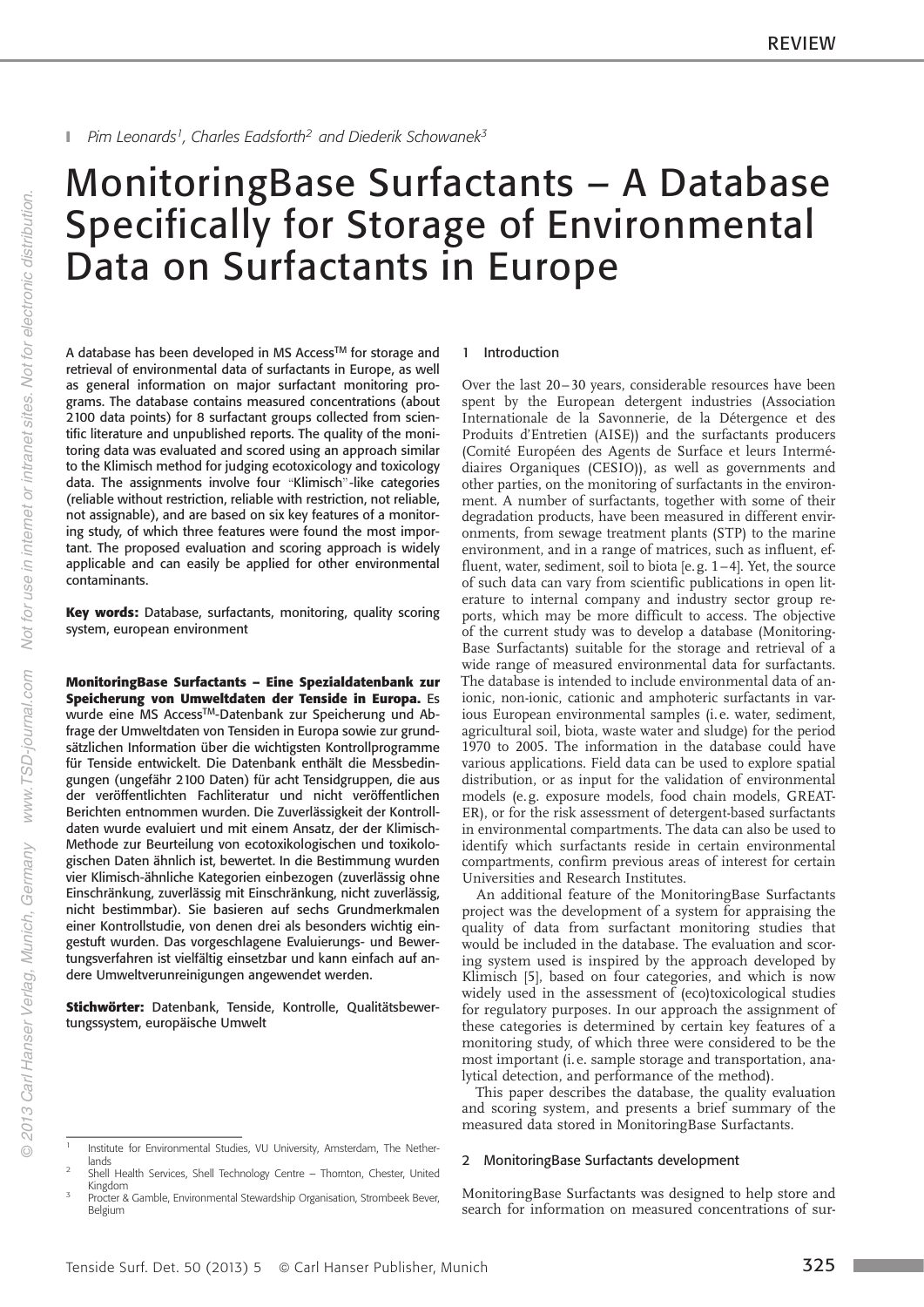factants in the European environment. The database contains general information on surfactant monitoring programmes in the European environment. It was, however, not made to be comprehensive and includes mainly the available data from major European monitoring programmes and industry reports.

MonitoringBase Surfactants contains data on a selected set of surfactants in effluents, influents, water, sediment and biota mainly determined in the European environment. The selection of compounds was made in collaboration with Environmental Risk Assessment and Management (ERASM) based on the production, use of surfactants and availability of data, and covers four key surfactant groups, i. e. anionics, non-ionics, cationics and amphoterics. For these groups, information on the programmes and measured concentrations of alcohol ethoxylates (AE), alcohol sulphates (AS), alkyl ether sulphates (AES), alkylphenol ethoxylates (APE), ditallowdimethylammonium chloride (DTDMAC), linear alkylbenzene sulphonates (LAS), nonylphenols (NP), octylphenols (OP) and soap (SOAP) were collected. No relevant information was found for betaines, and amine oxides.

Data on measured concentrations were retrieved from searches in Web of Science which contains references from peer-reviewed scientific journals dating back as far as 1899, but the search period for this study was restricted to 1970 – 2005. Several synonyms of the chemical names combined with the matrix of interest were used as search functions. Additionally, data from internal reports and external publications were received from ERASM and it's member companies. All publications and reports were reviewed and the quality of the data was scored for quality (see below), before uploading the data into the database. Information on the type of environment (i. e. fresh, marine, estuarine, terrestrial, STP), country and sea, sample location, matrix (i. e. water, sediment, sewage influent and effluent, sludge, soil, biota), date of sampling, sample type and number of samples (single, composite, pooled), measured concentration, general parameters (dry weight, lipid weight), quality scoring of the study, and references were stored. Each programme/study was accompanied with general information. Data on the programme title, organising country, type of study (monitoring, survey or laboratory study), status (planned, on-going or completed), start/end date of campaign, website, databank, contact details, if data were stored and a summary of the study were collected. Data from large monitoring programmes, which have their own databases, were not uploaded into MonitoringBase Surfactants as this would give only a single shot value of the database. Instead, links to the database were made by providing the url.

Technical aspects of the database: A user-friendly database was created in Microsoft Access 2000, which is compatible with the 2007 version as well. The database main menu offers two search options (Fig. 1). The first is a search for data on measured concentrations with search options on substance name, environment type, matrix, or country/sea. The second option is a search for information on European monitoring and survey programmes. In both search options the output is tabulated, and shows information on the project, environment type, location, substance, sample type, measured concentration, quality of the data, and reference (Fig 1). The tabulated data can be sorted on each parameter and copied to other programmes. More detailed information, such as start date, status, and contact details can also be retrieved. Finally, the retrieved data can also be exported to Word, Excel or printed showing all available information.

# 3 Evaluation of the quality of data

All studies were evaluated on the quality of sample collection, design of the study, sample storage and certain aspects of the analytical methodology. The quality scoring system used was based on the work of Klimisch [5] which describes an evaluation approach for the quality of experimental toxicological and ecotoxicological data. Four categories/codes of reliability are used: 1. Reliable without restriction, 2. Reliable with restriction, 3. Not reliable, and 4. Not assignable.

In appraising toxicological and ecotoxicological studies, any tests conducted and reported according to internationally accepted test guidelines (e. g. EU, EPA, FDA, OECD, ISO) and in compliance with the principle of Good Laboratory Practice (GLP) is normally given the highest grade of reliability (Klimisch – code 1, reliable without restriction). Studies in which the test parameters documented do not totally comply with the specific testing guidelines but are sufficient to accept the data or in which investigations are described which cannot be subsumed under a testing guideline, but are nevertheless well documented and scientifically acceptable are graded of lower reliability (Klimisch – code 2, reliable with restriction). Data from these two categories, which are submitted on behalf of industry (e. g. individual companies or consortia) are routinely accepted by regulators. Klimisch – code 3, not reliable – applies to studies, which for a number of reasons (e. g. unacceptable protocol, inappropriate test dosing, poor documentation, etc) are not sufficiently reliable enough to be accepted. The final code – 4, not assignable – is applied to studies or data from the literature, which do not give sufficient detail and cannot therefore be assigned to any of the previous categories.

A similar system was used for appraising the quality of data arising from surfactant monitoring studies that were loaded into MonitoringBase Surfactants. However, monitoring studies do not have any accepted test guidelines, nor are generated to GLP standards, so it is necessary to develop a different set of selection criteria that will still allow them to be rated as Klimisch codes 1–4. In order to assign a monitoring study to one of the Klimisch codes, the main features of a successful monitoring study have been identified in Table 1. Six key features of a monitoring study have been identified which cover:

- 1. design and overall quality of the study
- 2. sample collection
- 3. sample storage, transportation and receipt
- 4. sample preparation
- 5. analytical detection
- 6. performance of the method

There are, however, three essential features in any monitoring study that need to be confirmed before any study can be considered to be "reliable", i.e. achieve Klimisch criteria 1 and 2. Those are key features 3, 5 and 6. In key feature 3 it is important to be able to confirm that the test substance has not degraded during the period between sampling and the start of sample preparation in the laboratory (e. g. by analysis of spiked field samples, by incorporation of suitable stabilising agent, from previous test data that confirms the stability of the material over a period of time, or based on a minimal time between sampling and analysis). An important aspect of key feature 5 is that the analytical method is sufficiently sensitive and specific enough to measure the test substance of interest to the required limit of determination required for the monitoring study objectives and that there is minimal interference from other constituents in the sample.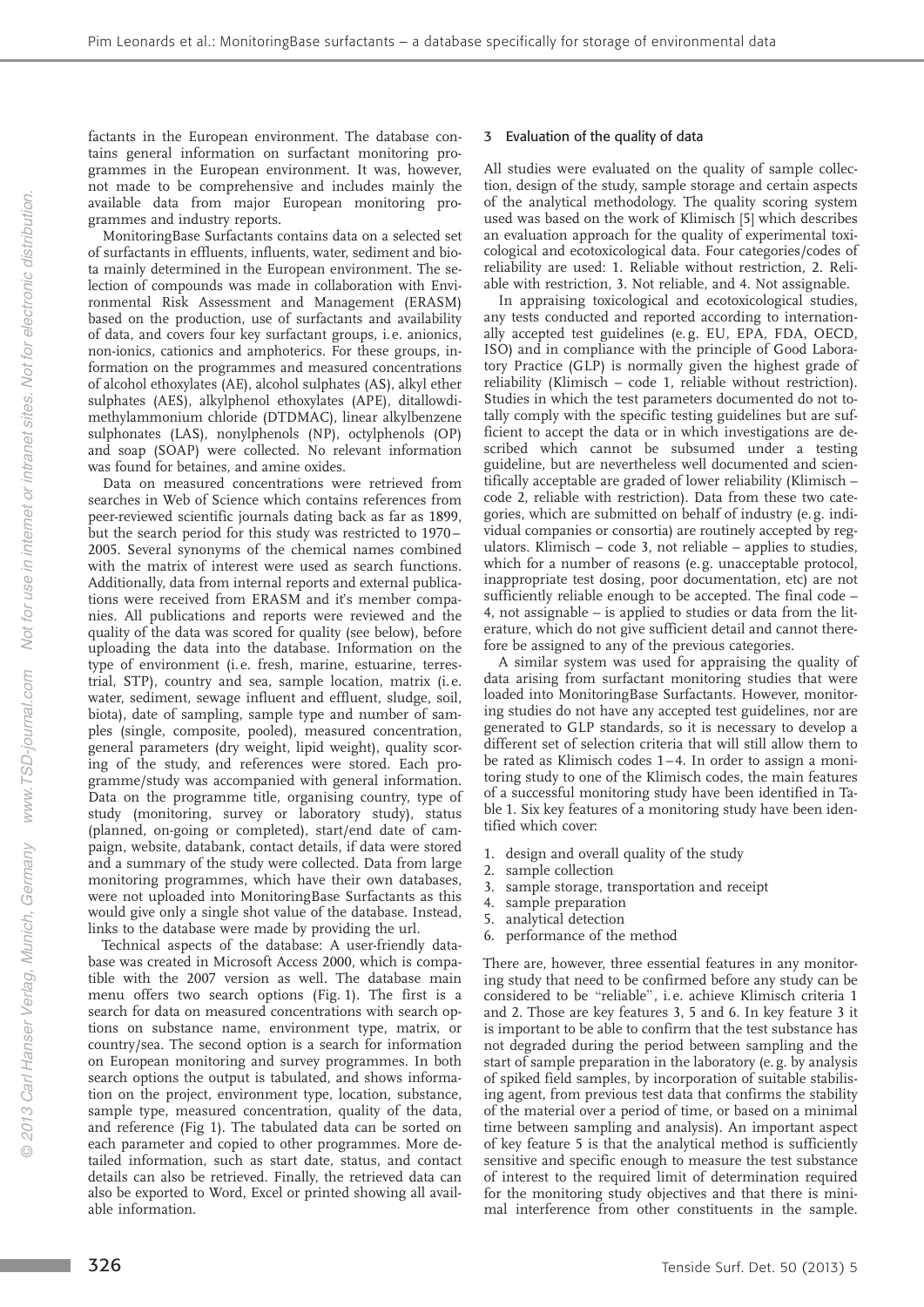The last important key feature, number 6, is the recovery of the test substance through the analytical method which should be sufficiently high (> 70%) and repeatable to give confidence that the monitoring data are valid (e. g. by analysis of spiked samples (i. e. recovery samples) through the analytical method).

A number of detailed criteria for evaluating each key feature are also included in Table 1 to assist in the evaluation of the quality of the monitoring study. These criteria may not

necessarily applied in every case to the particular study under evaluation. For example, under "Sample storage, transportation and receipt", the use of an appropriate stabilizing agent may not be required for an analyte that is stable under the actual field conditions, or where there is analysis of samples directly in or close to the field operation. The evaluator must study the information and make a qualified judgment as to whether each key feature has been satisfactorily addressed in the monitoring study. Obviously, the more details that are



Figure 1 Opening screen of MonitoringBase Surfactants (above) and tabulated output (below) of a search

 $\vert \cdot \vert$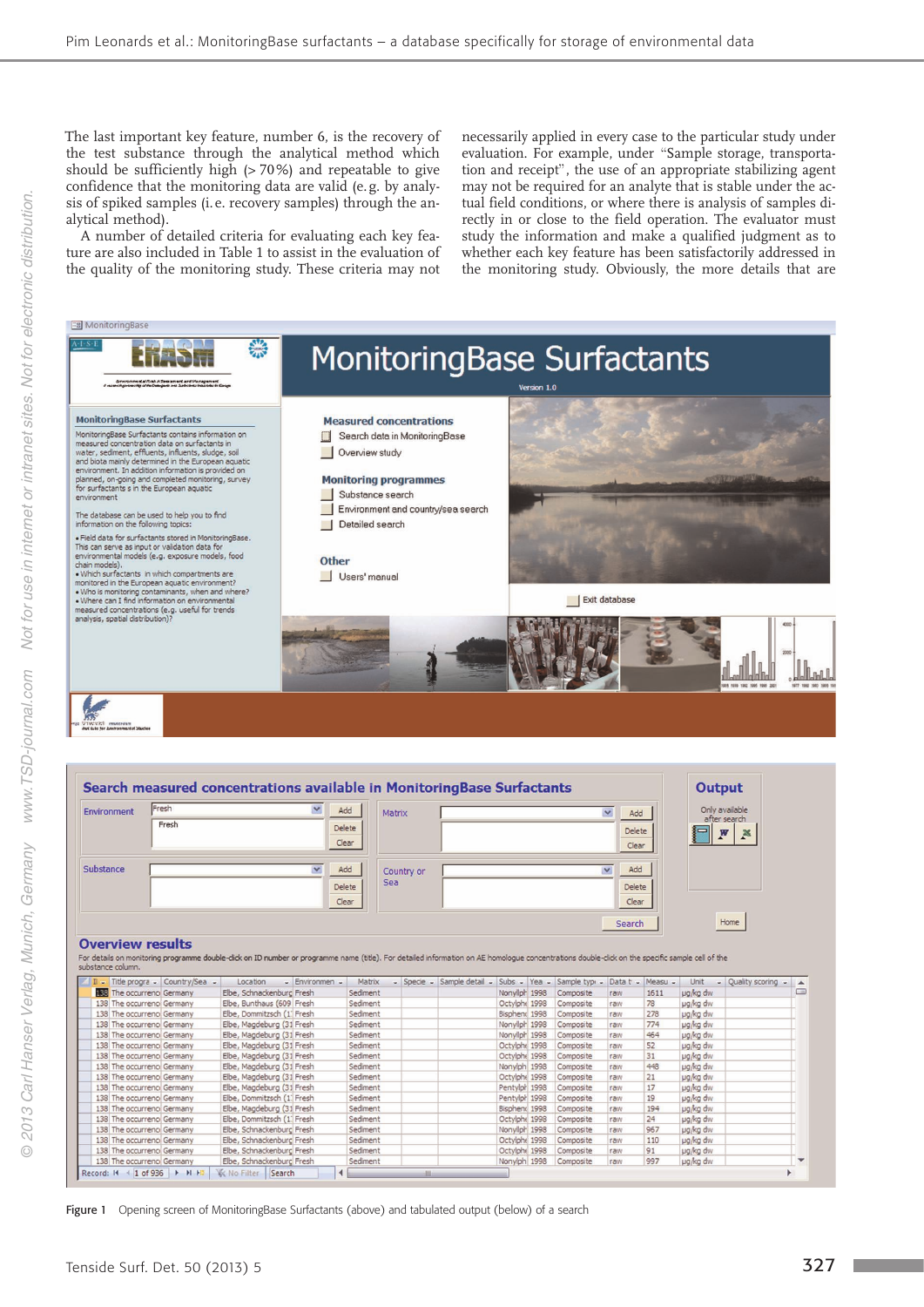documented in the monitoring study, the easier it will be to evaluate whether the key features have been covered and thereby decide on the quality of the monitoring study.

After the key features have been satisfactorily evaluated in the monitoring study, it is then possible to assign the quality of the monitoring study and its data to the standard Klimisch codes  $(1-\overline{4})$  using the scoring system shown in Table 2. The details of the scoring and subsequent assignment of a monitoring study are summarized:

1. Any study must have the three essential key features (i. e. 3, 5 and 6) confirmed before it can be considered to be  $\alpha$ <sup>i</sup>reliable", i.e. Klimisch codes 1 and 2. If any of these key features is not sufficiently addressed then the study is assigned Klimisch code 3 (not reliable).

2. A monitoring study that has covered at least five and preferably six of these key features would be assigned to Klimisch code 1–reliable without restriction. The essential features (key features 3, 5 and 6) would all be covered as well as 2 or 3 of the desirable features (1, 2 and 4).

3. A monitoring study that has only covered three or four of these key features would be assigned to Klimisch code 2 – reliable with restriction. The essential features (key features 3, 5 and 6) would all be covered as well as possibly one of the desirable features (1, 2 and 4), each weighing equal.

### 4 Measured surfactant concentrations

The database contains information from 36 studies, and includes more than 2 100 measured concentrations for 8 surfactant groups. An overview of the stored data is shown in Table 3. The largest dataset was found for LAS  $(n = 647)$ , followed by alkylphenol ethoxylates  $(n = 468)$ , and nonylphenols ( $n = 373$ ). Most data are reported for the fresh water environment ( $n = 936$ ) and STP ( $n = 559$ ), and less for the mar-

| No | Feature                                       | Further criteria for evaluating whether a key feature has been properly covered in the monitoring study                                                                                                                                                                                                                                                                                                                                                                                                                                                                                        |  |  |  |
|----|-----------------------------------------------|------------------------------------------------------------------------------------------------------------------------------------------------------------------------------------------------------------------------------------------------------------------------------------------------------------------------------------------------------------------------------------------------------------------------------------------------------------------------------------------------------------------------------------------------------------------------------------------------|--|--|--|
| 1. | Design and overall quality<br>of study        | Desirable to show that sufficient forethought has gone into the design of the monitoring study as well as data<br>collection and retention. Includes:                                                                                                                                                                                                                                                                                                                                                                                                                                          |  |  |  |
|    |                                               | • Protocol with clearly defined objectives of the study, accurate locations for sampling (e.g. GIS coordinates),<br>sampling/storage details and a validated analytical methodology to be applied to samples.<br>• Raw data are archived and could be accessed by authorized person to check on the accuracy of data and<br>calculations, if required.<br>• Study has been carried out by an experienced group of workers with monitoring expertise.<br>• Study has been audited internally (within company or group) and/or externally (Journal review).                                      |  |  |  |
| 2. | Sample collection                             | Desirable to collect samples of suitable volume and to minimise the possibility of contamination. Additional<br>samples (blank/spiked) will enable further checks to be made in the laboratory, if needed. Includes:                                                                                                                                                                                                                                                                                                                                                                           |  |  |  |
|    |                                               | • Use of appropriate containers for the study/analyte of interest.<br>• Method of sampling and type of sample to be taken (composite or grab sample) is detailed.<br>• Inclusion of "blank" and "spiked field" samples.<br>• Care is taken to minimise the possibility of contamination. during sampling (e.g. prewashing of sample con-<br>tainers)<br>• Sufficient sample is taken for analysis requirements and to avoid any sub-sampling.                                                                                                                                                  |  |  |  |
| 3. | Sample storage, transportation<br>and receipt | Essential to prove that the test substance has not degraded during the period between sampling and the start<br>of sample preparation in the laboratory. Includes:                                                                                                                                                                                                                                                                                                                                                                                                                             |  |  |  |
|    |                                               | $\bullet$ Previous information on the stability of the analyte(s) of interest.<br>• Use of appropriate stabilising agent to minimise sample deterioration.<br>• Storage conditions in field/lab at suitable temperature to minimise sample deterioration.<br>• Check on efficiency of preservation made (e.g. by analysis of "spiked field" samples at laboratory).<br>• Details of shipment and receipt ("chain of custody") are provided where appropriate.                                                                                                                                  |  |  |  |
| 4. | Sample preparation                            | Desirable to minimise interference from other compounds in the analysis and thereby achieve a sufficiently<br>low limit of determination for the analyte of interest. Includes:                                                                                                                                                                                                                                                                                                                                                                                                                |  |  |  |
|    |                                               | • Validated method for isolation of analyte of interest.<br>· Isolation removes compounds likely to interfer in method.<br>• Isolation achieves low limit of determination required.                                                                                                                                                                                                                                                                                                                                                                                                           |  |  |  |
| 5. | Analytical detection                          | <b>Essential</b> that the analytical method is sufficiently sensitive and specific enough to measure the test substance<br>of interest, without interference and to the required limit of determination. Includes:                                                                                                                                                                                                                                                                                                                                                                             |  |  |  |
|    |                                               | • Published/industry accepted and validated analytical method has been employed.<br>• Preferably specific method (e.g. GC/MS, LC/MS). Non-specific methods can give rise to an overestimation of<br>the level of the surfactant of interest due to the presence of structurally similar substances.<br>• Allows quantification of all analytes of interest.<br>• Little or no interference observed in the region of interest, confirmed by analysis of reagent blanks and field<br>blanks.<br>• Sufficiently low limit of determination with details of such parameters (e.g. LoD, LoQ, MDL). |  |  |  |
| 6. | Performance of the method                     | Essential that there is satisfactory recovery of the test substance to give confidence that the monitoring data<br>are valid. Includes:                                                                                                                                                                                                                                                                                                                                                                                                                                                        |  |  |  |
|    |                                               | • A set of recoveries for the analytes of interest have been carried out at different spiking levels to cover the likely<br>monitoring concentrations.<br>• Recovery data are >70% and with acceptable standard deviation.<br>• Appropriate external standard has been used for recovery.<br>· Internal standard, if appropriate, has been used in method.                                                                                                                                                                                                                                     |  |  |  |

Table 1 Six key features of a satisfactory monitoring study of surfactants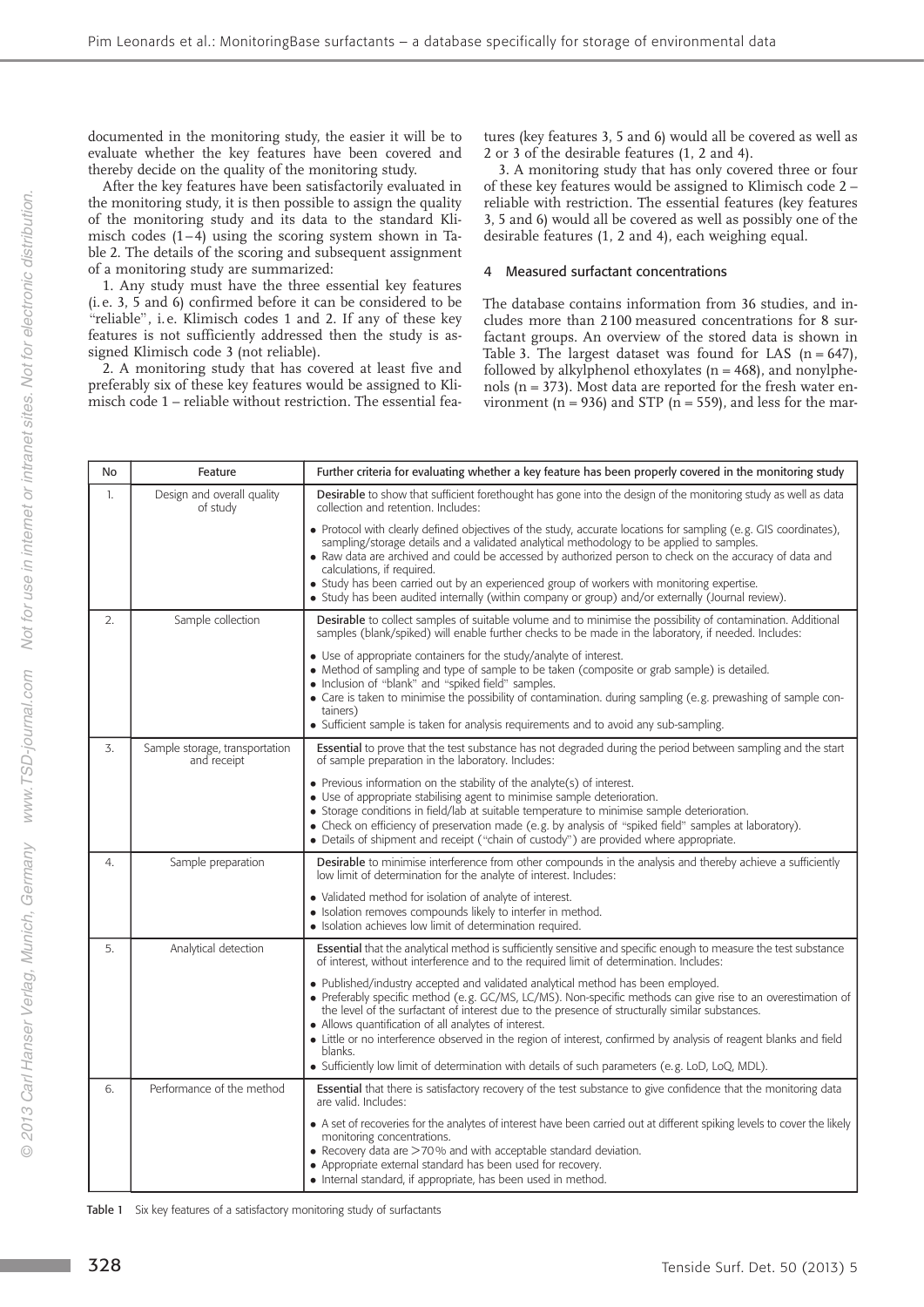ine  $(n = 251)$ , estuarine  $(n = 298)$  and terrestrial  $(n = 126)$ environments. For the fresh water environment measured concentrations are mainly reported for water  $(n = 650)$  and sediment ( $n = 301$ ) and some data for pore water ( $n = 36$ ). For biota, data ( $n = 26$ ) on nonylphenols (NP), octylphenols (OP) and alkylphenol ethoxylates (APEs) in fresh water and estuary fish are available; data on other surfactants were not found. The dataset on the APE degradation products (NP and OP) is not comprehensive as this was outside the scope of the surfactant database, but was taken from a previous effort (MonitoringBase, www.cefic-lri.org).

The database can be used to provide information on the surfactant profile in the fresh water European environment. The profile of surfactants in fresh waters is dominated by LAS (median 15  $\mu$ g/L), followed by AS (median 1.7  $\mu$ g/L),

and AES (median  $1.0 \mu g/L$ ), as shown in Fig. 2. Both the nonylphenol ethoxylate (NPE) and octylphenol ethoxylate (OPE) median concentrations are much lower, 0.035 and 0.001 µg/L, respectively. Interestingly, the concentration range (95% confidence intervals) for most surfactants are limited to one order of magnitude. This indicates that the variation in surfactant concentrations between European countries (Germany, United Kingdom, The Netherlands, Italy, Spain) is relatively small. For NP and OP, the degradation products of NPE and OPE, the median concentrations are  $0.25$  and  $0.001 \mu g/L$ , respectively, which indicate that the NP concentrations are approximately one order of magnitude higher than the parent compound (NPE).

In European fresh water sediment (Germany, United Kingdom, The Netherlands, Italy) the surfactant profile is

| Klimisch criteria                            | Score against the 6 key<br>features of a satisfactory<br>monitoring study | Examples of such studies                                                                                                                                                                                                                                                                                                                                                                         |  |  |
|----------------------------------------------|---------------------------------------------------------------------------|--------------------------------------------------------------------------------------------------------------------------------------------------------------------------------------------------------------------------------------------------------------------------------------------------------------------------------------------------------------------------------------------------|--|--|
| – reliable<br>$5 - 6$<br>without restriction |                                                                           | LAS, AE and AS/AES monitoring studies carried out by ERASM and SDA (now ACI) as part of risk<br>assessment exercises. Other monitoring studies carried out by national authorities (e.g. UK DoE<br>or water authorities). Such studies include most, if not all, of the key aspects of a monitoring<br>study (see Table 1).                                                                      |  |  |
|                                              |                                                                           | Such studies address, as a minimum, the 3 essential key features of a monitoring study<br>(see Table 1)                                                                                                                                                                                                                                                                                          |  |  |
| $2$ – reliable<br>with restriction           | $3 - 4$                                                                   | Includes studies or data from the literature or reports in which certain features of the study have<br>been overlooked or not completely covered (e.g. lack of detailed protocol, recovery studies car-<br>ried out at only one concentration). However, despite this, the study has sufficient features cov-<br>ered well for an assessor to consider the data to be scientifically acceptable. |  |  |
|                                              |                                                                           | Such studies address, as a minimum, the 3 essential key features of a monitoring study<br>(see Table 1)                                                                                                                                                                                                                                                                                          |  |  |
| $3$ – not reliable                           | $0 - 2$                                                                   | Obvious and unacceptable problems associated with the study.                                                                                                                                                                                                                                                                                                                                     |  |  |
|                                              |                                                                           | For example, one or more of the 3 essential aspects of a monitoring study have not been<br>sufficiently covered such that there are serious doubts about the accuracy of the actual<br>results.                                                                                                                                                                                                  |  |  |
| 4 – not assignable                           | Insufficient details provided<br>to rate the quality of the<br>study.     | This includes studies or data from the literature, which do not give sufficient experimental details<br>and which are only listed in short abstracts or secondary literature (books, reviews).                                                                                                                                                                                                   |  |  |

Table 2 Assignment of monitoring studies to the standard Klimisch categories  $(1-4)$ 

| Surfactant                                    | Nr of<br>studies | Measured<br>data | Environment                                   | Matrix                                               | Reference                                                 |
|-----------------------------------------------|------------------|------------------|-----------------------------------------------|------------------------------------------------------|-----------------------------------------------------------|
| Alcohol ethoxylates (AE)                      | 11               | 148              | STP, marine                                   | Effluent, influent, sludge<br>sediment               | $[4, 6 - 13, 27, 28]$                                     |
| Alcohol sulphates (AS)                        | 6                | 84               | STP, fresh                                    | Effluent, influent, water,<br>sediment               | $[2, 4, 7, 13 - 15]$                                      |
| Alkyl ether sulphates<br>(AES)                | 4                | 100              | STP, fresh                                    | Effluent, influent, water,<br>sediment               | [2, 4, 7, 13, 14, 15, 16, 29]                             |
| Alkylphenol ethoxylates<br>(APE)              | 4                | 588              | Estuarine, marine, fresh                      | Water, sediment, biota                               | $[3, 29 - 31]$                                            |
| Ditallowdimethylammo-<br>nium cation (DTDMAC) |                  | 10 <sup>2</sup>  | Marine                                        | Sediment                                             | $[28]$                                                    |
| Linear alkyl benzene<br>sulphonates (LAS)     | 21               | 647              | STP, fresh, estuarine,<br>marine, terrestrial | Effluent, influent, sludge,<br>water, sediment, soil | [1, 2, 3, 4, 7, 13, 15, 16,<br>$18 - 26$ , 28, 32 $-34$ ] |
| Linear alkyl benzenes<br>(LAB)                |                  | 27               | STP, terrestrial                              | Influent, sludge, soil                               | $[19]$                                                    |
| Nonylphenols (NP)                             | 5                | 373              | Estuarine, marine, fresh                      | Water, sediment, biota                               | $[3, 29 - 31, 35]$                                        |
| Octylphenols (OP)                             | 3                | 78               | Estuarine, Marine, fresh                      | Water, sediment, biota                               | $[29 - 31]$                                               |
| SOAP                                          | 3                | 58               | <b>STP</b>                                    | Influent, effluent                                   | [4, 7, 13]                                                |

Table 3 Overview of studies and measured concentrations

**Contract Contract** 

 $\odot$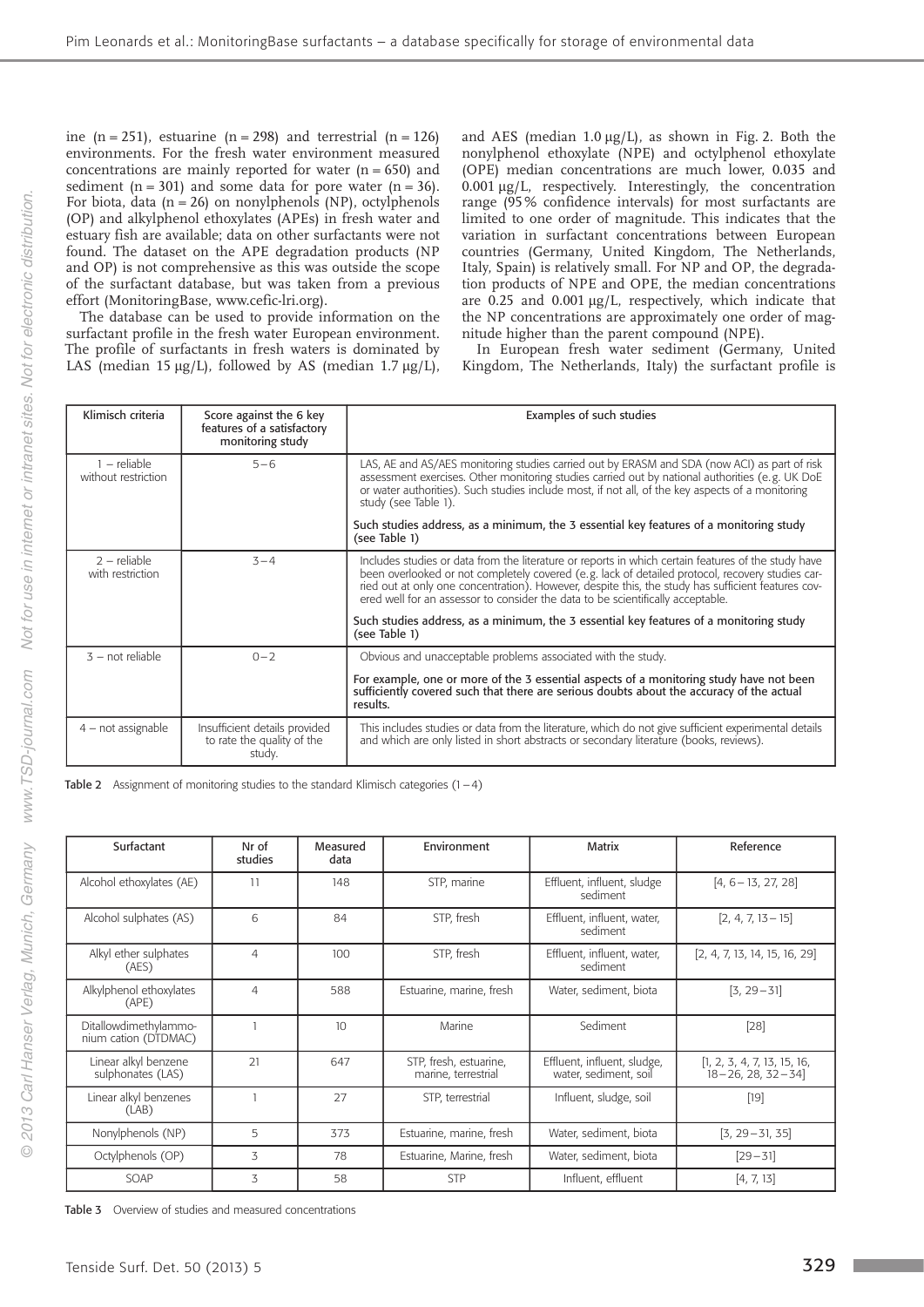limited to LAS, NPE, OPE NP and OP (Fig 3). The concentration difference between LAS and NPE is within one order of magnitude (median concentrations  $3250$  and  $969 \mu g/kg$ dry weight, respectively). On the contrary, the concentration of LAS in the water phase was about 400 times higher than NPE.

One of the most studied environmental compartments for surfactants are STPs. A high percentage of studies (23/ 36 = 64%) examined the occurrence and fate of surfactants in sewage treatment plants [1, 2, 4, 6–26]. The concentrations of European STP influents and effluents for AE, AES, APE, AS, LAS, NP and OP are shown in Fig. 4. The highest levels are found in influents for SOAP (median 28 mg/L) and the lowest for AS (median 0.5 mg/L). Obviously, levels in effluent are much lower; three orders of magnitude for AE and AES, and two orders of magnitude for AS, LAS and SOAP. This suggests that AE and AES are somewhat more efficiently removed than AS, LAS and SOAP. The general



Figure 2 Box-Whisker plot of water concentrations  $(\mu g/L)$  of alkyl ether sulphates (AES), alcohol sulphates (AS), linear alkyl benzene sulphonates (LAS), nonylphenol ethoxylates (NPE), octylphenol ethoxylates (OPE), nonylphenols (NP), and octylphenols (OP) determined in European fresh water systems. Indicated are the median, quartiles, outlier (o) and extreme (\*) values based on a designated number (n) of data points for each surfactant



Figure 3 Box-Whisker plot of sediment concentrations ( $\mu$ g/kg) of linear alkylbenzene sulphonates (LAS), nonylphenol ethoxylates (NPE), octylphenol ethoxylates (OPE), nonylphenols (NP), and octylphenols (OP) in European fresh water systems. Indicated are the median and quartiles

picture is in agreement with detailed studies that determined the removal of surfactants in STPs, showing generally high removal of surfactants in the sewage treatment process.

#### 5 Conclusions

The main conclusions are:

- . A database was developed to store and retrieve measured environmental data for 8 groups of surfactants in Europe found in scientific publications and grey literature (reports).
- . An evaluation and scoring approach was developed based on six key features to judge the quality of the monitoring data. This approach is widely applicable and can easily be applied to other environmental contaminants.
- . The broad picture that emerges of surfactant removal in STPs, and the resulting concentrations in different matrices such as water and sediments, is in line with the current understanding of their environmental fate, and the values used in risk assessment models.

#### Acknowledgements

The authors want to acknowledge ERASM (www.erasm.org) for funding the development of the database and this project. ERASM was created in 1991 and is a joint platform of the European detergent and surfactants producers represented by their associations A.I.S.E (Association Internationale de la Savonnerie, de la Détergence et des Produits d'Entretien) and CESIO (Comité Européen des Agents Surface et de leurs Intermédiaires Organiques). ERASM initiates and co-ordinates joint industry activities for improving and enlarging the basis for and the knowledge about the risk assessment and sustainability of detergent-based surfactants in environmental compartments.

Andre Rottiers, Eddy Matthijs, Thorsten Wind and Helmut Klotz are thanked for helpful suggestions and data searches for the project.



Figure 4 Box-Whisker plot of concentrations ( $\mu$ g/L) of alcohol ethoxylates (AE), alkyl ether sulphates (AES), alcohol sulphates (AS), linear alkyl benzene sulphonates (LAS), and soap (SOAP) determined in influents and effluents of European sewage treatment plants (Germany, United Kingdom, The Netherlands, Italy, Spain). Indicated are the median, quartiles, outlier (o) and extreme (\*) values based on a designated number of data points for each surfactant  $(n = influent/effluent)$ 

Not for use in internet or intranet sites. Not for electronic distribution